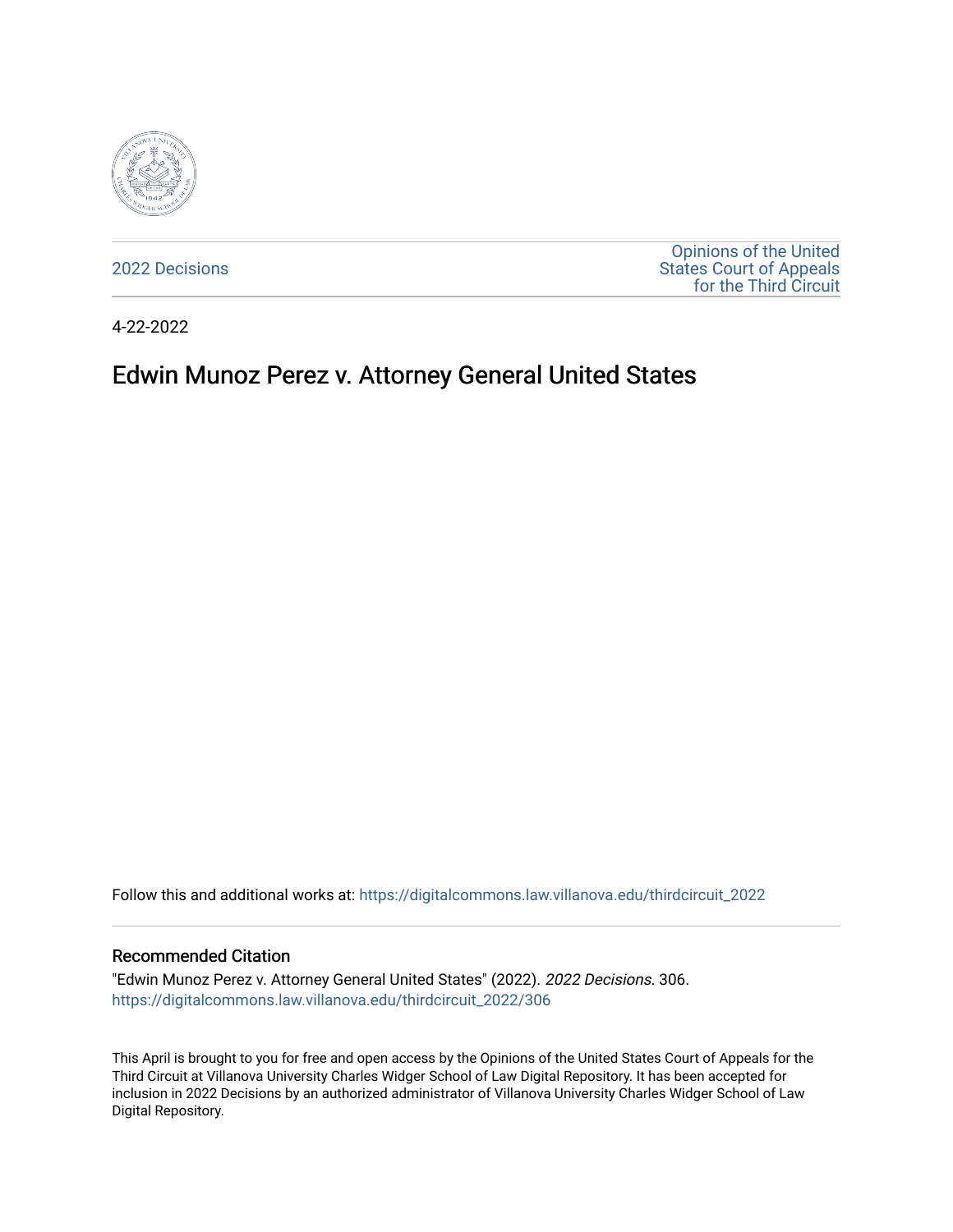#### **NOT PRECEDENTIAL**

# UNITED STATES COURT OF APPEALS FOR THE THIRD CIRCUIT

\_\_\_\_\_\_\_\_\_\_\_

No. 21-2714 \_\_\_\_\_\_\_\_\_\_\_

# EDWIN MUNOZ PEREZ, Petitioner

v.

# ATTORNEY GENERAL UNITED STATES OF AMERICA \_\_\_\_\_\_\_\_\_\_\_\_\_\_\_\_\_\_\_\_\_\_\_\_\_\_\_\_\_\_\_\_\_\_\_\_

On Petition for Review of an Order of the Board of Immigration Appeals (Agency No. A 216-652-305) Immigration Judge: Mirlande Tadal

\_\_\_\_\_\_\_\_\_\_\_\_\_\_\_\_\_\_\_\_\_\_\_\_\_\_\_\_\_\_\_\_\_\_\_\_

Submitted Pursuant to Third Circuit LAR 34.1(a) March 15, 2022 Before: MCKEE, SHWARTZ and MATEY, Circuit Judges

> (Opinion filed: April 22, 2022) \_\_\_\_\_\_\_\_\_\_\_

> > OPINION\* \_\_\_\_\_\_\_\_\_\_\_

PER CURIAM

<sup>\*</sup> This disposition is not an opinion of the full Court and pursuant to I.O.P. 5.7 does not constitute binding precedent.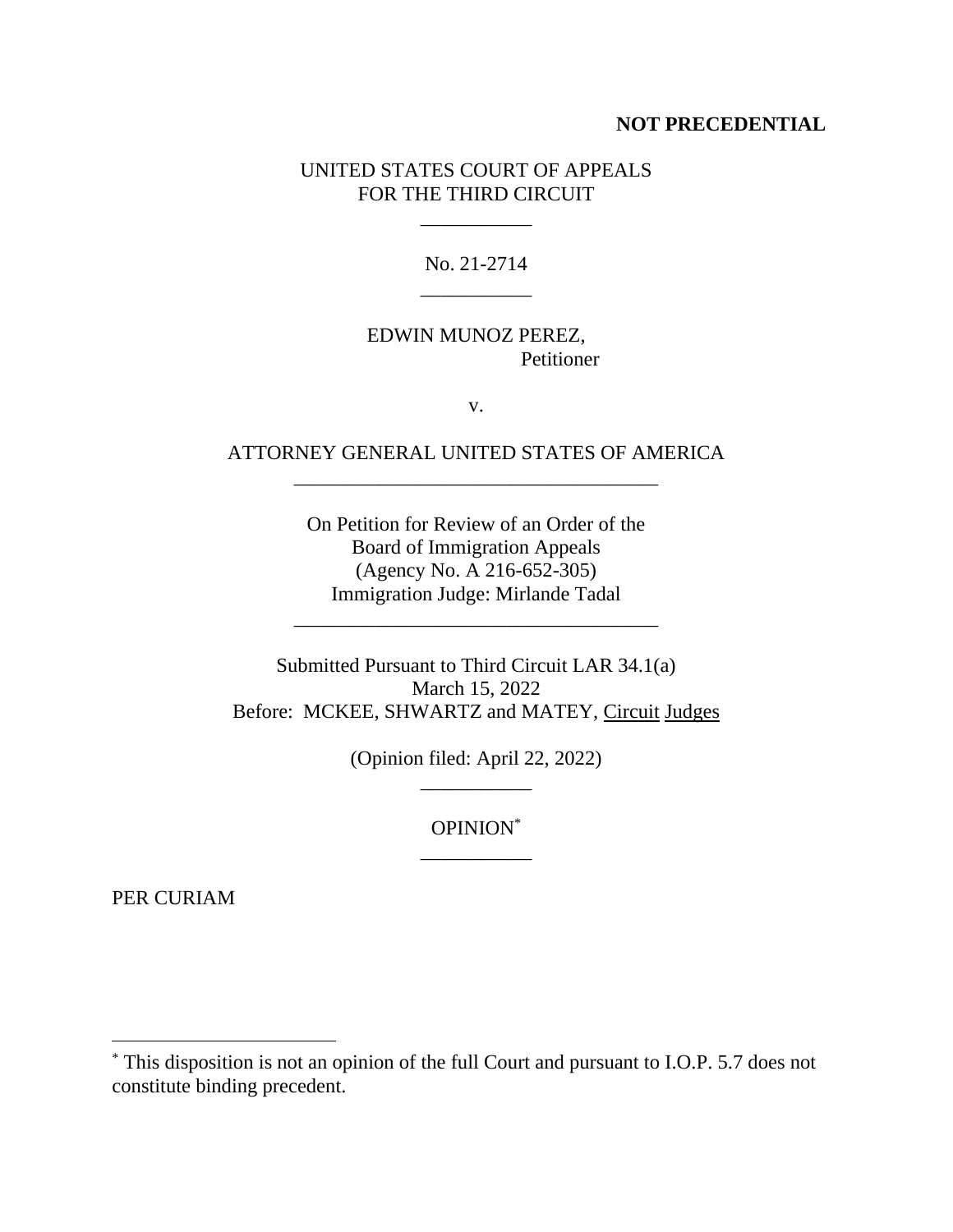Edwin Munoz Perez petitions for review of a final order of removal issued by the Board of Immigration Appeals (BIA). For the reasons detailed below, we will deny his petition for review.

I.

Munoz Perez is a 24-year-old native of El Salvador. In 2012, at age 15, he left El Salvador and entered the United States without authorization or inspection. He was arrested on an assault charge in 2020, and thereafter the Department of Homeland Security charged him with being removable for being present without having been admitted or paroled.<sup>1</sup> See 8 U.S.C. § 1182(a)(6)(A)(i). Munoz Perez, acting pro se, conceded the charge of removability and applied for statutory withholding of removal and relief under the Convention Against Torture (CAT).<sup>2</sup>

At his hearing, Munoz Perez appeared pro se and was questioned by the Immigration Judge (IJ) and the Government's counsel. Munoz Perez testified that beginning around the time he was eight years old, he was beaten by members of MS-13 at his school. He explained that "there are two different gangs in El Salvador, and when you come from one town to the other, each gang thinks that you belong to the other gang," and that he lived "in a neighborhood that belonged to different gang. So when [he]

<sup>&</sup>lt;sup>1</sup> He was not charged as removable for having been convicted of a criminal offense.

<sup>&</sup>lt;sup>2</sup> He also sought asylum, but his application was deemed untimely. See 8 U.S.C. § 1158(a)(2)(B). He did not challenge that determination on appeal to the BIA. Any asylum claim included in the petition for review is thus unexhausted and we lack jurisdiction to consider it. See 8 U.S.C. § 1252(d)(1); Nkomo v. Att'y Gen., 986 F.3d 268, 272 (3d Cir. 2021).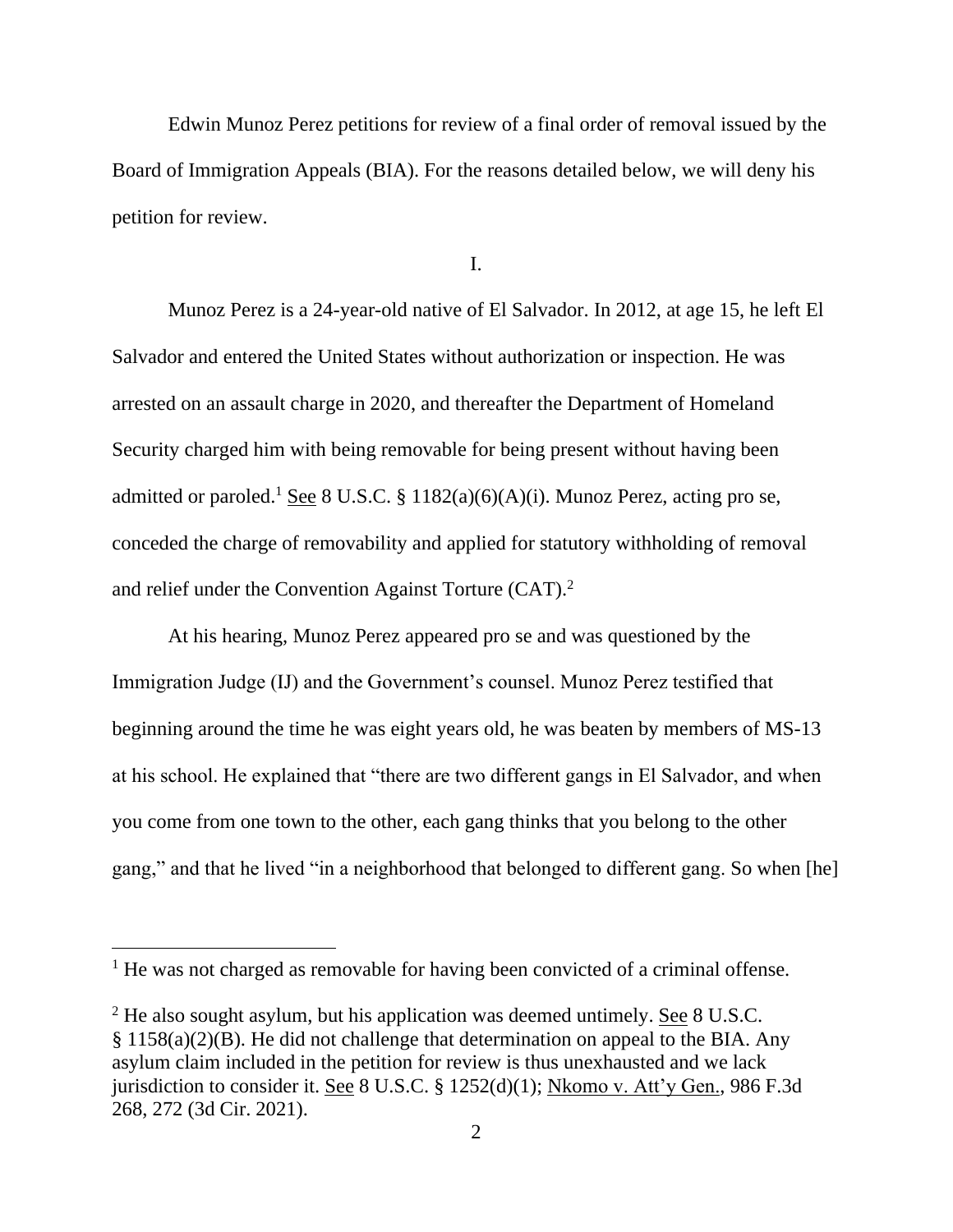went to school in [MS-13] territory, . . . they assaulted [him]." A.R. 129–30. At some point, his mother filed a complaint with the school, and there was briefly a police presence on site; once the police left, the beatings resumed. See A.R. 132. On another occasion, he was assaulted by what he believes were members of rival gang Mara 18 after he participated in a soccer match with a result they disliked. See A.R. 135–37 ("[I]f they lose, they assault you because they feel less superior to you.").

Munoz Perez then explained that around the same time, in the year or so leading up to his fleeing El Salvador, MS-13 members attempted to recruit him into the gang. He testified that when he was approached for recruitment, he would "laugh and . . . say okay, that's fine because . . . [he] didn't want to get them angry at [him]." A.R. 140. He testified that he left El Salvador because he "want[ed] to have a different culture," did not want to become a gang member, and "didn't want to keep having the same thing ... continue to happen." A.R. 139. He said he fears returning to El Salvador because either gang might try again to recruit him or, alternatively, torture and kill him. When asked why they would want to do that, he responded, "because being a young man, to them that's like . . . a sin. And also for coming to the United States. . . . [W]hen you go back, they think you have money[.]" A.R. 142.

The IJ found the testimony to be credible and corroborated but denied all relief. Munoz Perez appealed, and the BIA affirmed the IJ's decision. Munoz Perez timely petitioned this Court to review the BIA's decision.

3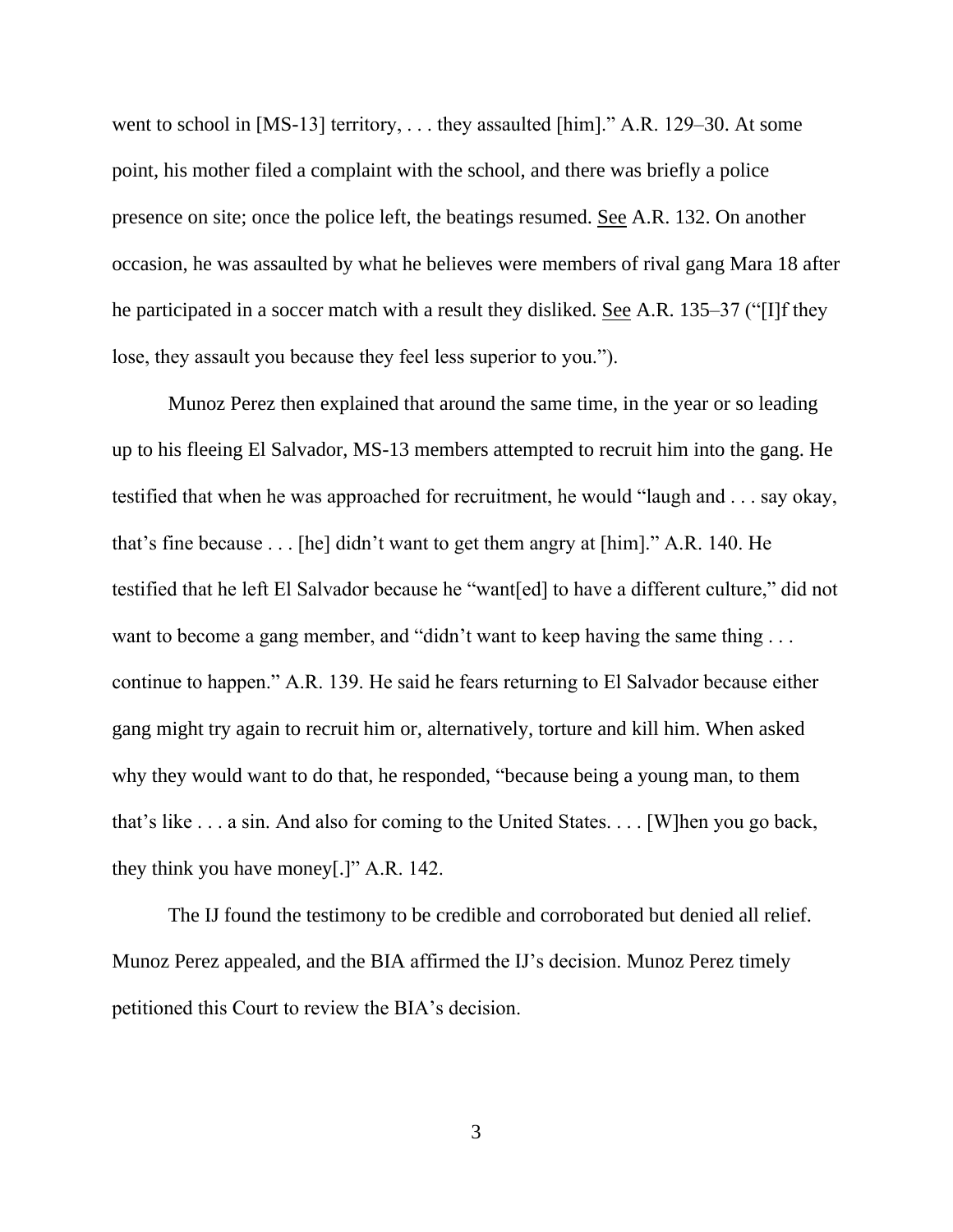II.

We have jurisdiction pursuant to 8 U.S.C. § 1252. Our review is of the BIA's decision, although we also review the IJ's decision to the extent that the BIA adopted or deferred to the IJ's analysis. <u>See Zhang v. Gonzales</u>, 405 F.3d 150, 155 (3d Cir. 2005). We must uphold the agency's factual findings if they are "supported by reasonable, substantial and probative evidence on the record considered as a whole." Kayembe v. Ashcroft, 334 F.3d 231, 234 (3d Cir. 2003). We will reverse a finding of fact only if "any reasonable adjudicator would be compelled to conclude to the contrary."  $\S$  1252(b)(4)(B).

#### III.

## A. Withholding of Removal

Munoz Perez first claims that the BIA erred in finding that he was not entitled to statutory withholding of removal. To succeed on his claim, Munoz Perez must show that he was persecuted, or that it is more likely than not that he will be persecuted in the future, "because of" a statutorily protected ground, including "race, religion, nationality, membership in a particular social group, or political opinion." 8 U.S.C. § 1231(b)(3)(A); see also 8 C.F.R. § 1208.16. To be cognizable, a particular social group must be "(1) composed of members who share a common immutable characteristic, (2) defined with particularity, and (3) socially distinct within the society in question." S.E.R.L. v. Att'y Gen., 894 F.3d 535, 540 (3d Cir. 2018) (quoting In re M-E-V-G-, 26 I. & N. Dec. 227, 237 (BIA 2014)). The "because of" or "nexus" element places the burden on the applicant to show that the wrongdoer knew or believed that the applicant had the protected characteristic and that knowledge or belief motivated or will motivate the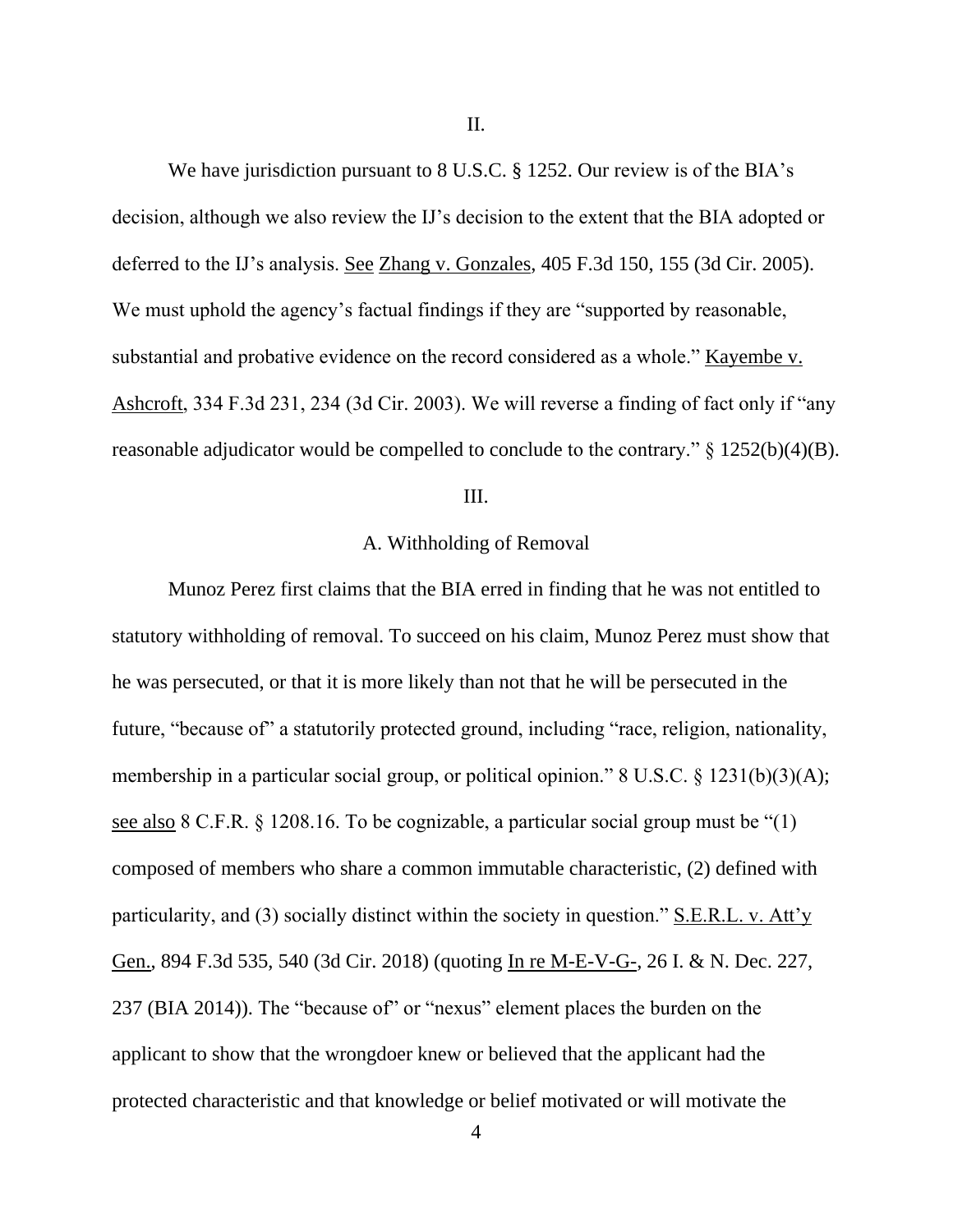wrongdoer to commit harmful acts. See Gomez-Zuluaga v. Att'y Gen., 527 F.3d 330, 343, 345–46 (3d Cir. 2008); cf. Valdiviezo-Galdamez v. Att'y Gen., 663 F.3d 582, 609 (3d Cir. 2011) (holding that an applicant for asylum must present "evidence that the gang knew of his political opinion and targeted him because of it").

The IJ here determined that Munoz Perez's proposed particular social groups of "victims or potential victim[s] of gangs in El Salvador" or "young men who resist gang recruitment/violence in El Salvador" were not cognizable. A.R. 58. Even assuming they were, the IJ found that any persecution Munoz Perez had experienced was not because of his membership in those groups. See A.R. 59–60. Moreover, the IJ held that Munoz Perez's purported refusal to join a gang is not a "political opinion," and, in any case, he had not been targeted based on holding that opinion. See A.R. 60.

On appeal to the BIA, Munoz Perez clarified that his proposed particular social group was "individuals who have been recruited by a major Salvadoran gang but publicly refuse to join." A.R. 18. The BIA did not reach the question of whether this proposed social group was cognizable, instead affirming because he had not established a nexus between any mistreatment and his purported membership in that group or an anti-gang political opinion. See A.R. 3–4. The BIA explained that, although he "did experience harm that would be considered persecution," his "testimony indicate<sup>[d]</sup> that he was harmed during his childhood in El Salvador as a result of personal issues with gang members, such as perceived affiliation with an opposing gang or defeating them at soccer match," rather than because of his alleged resistance to recruitment. A.R. 3–4. Moreover, he had not testified that he ever publicly expressed his resistance to the gang or an anti-

5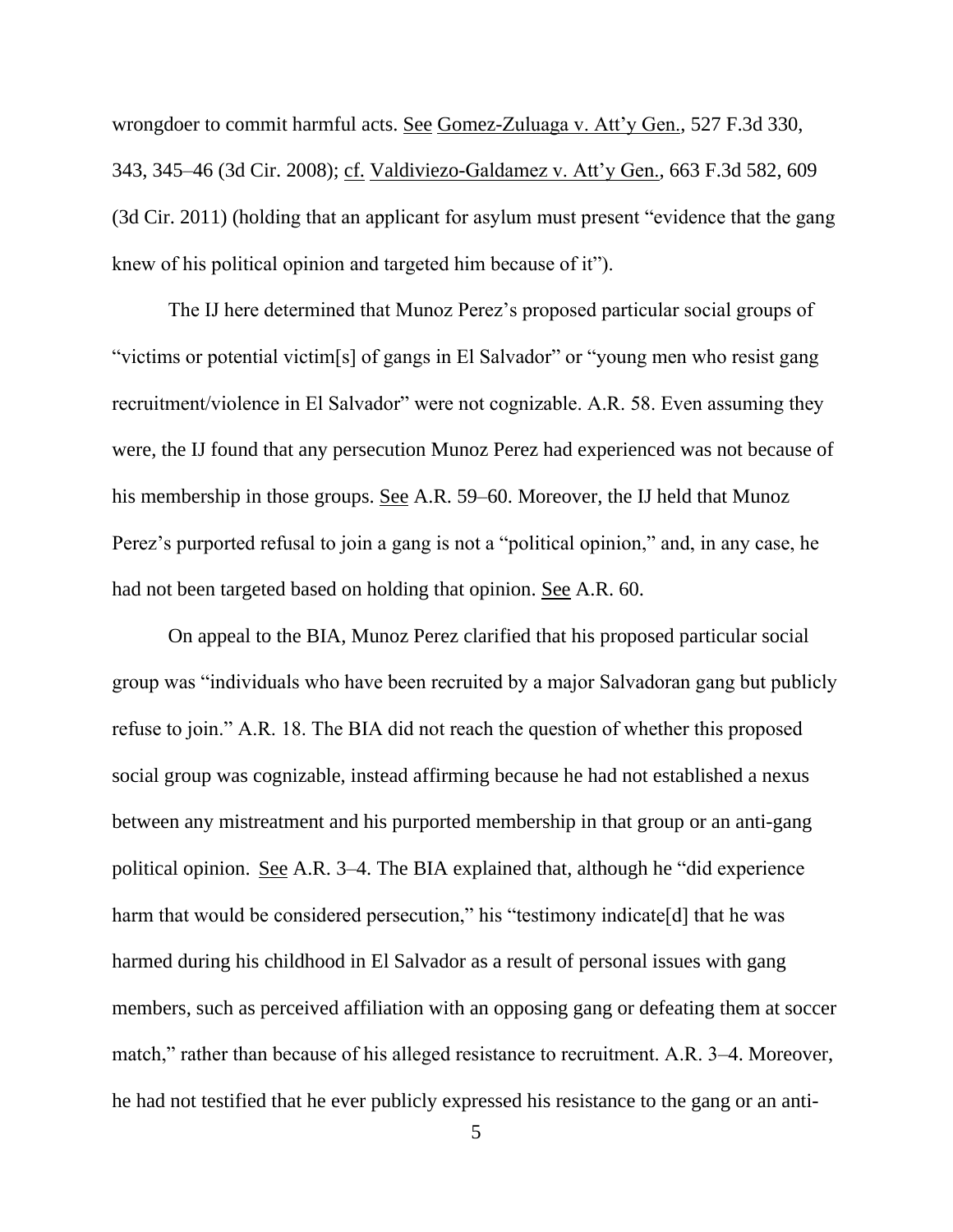gang political opinion, and any persecution he did suffer predated the express recruitment attempts. See A.R. 4.

We conclude that substantial evidence supports the BIA's determination. Munoz Perez's own timeline places the assaults perpetrated by gang members before any active recruitment, and he seemingly attempted to placate the gangs in the face of active recruitment, rather than resist.<sup>3</sup> The record thus does not compel the conclusion that he suffered or will suffer persecution on a statutorily protected ground.

## B. Convention Against Torture

Munoz Perez's second claim is that the BIA erred in denying his application for relief under CAT. To succeed on this claim, Munoz Perez must establish (1) that he is "more likely than not" to be tortured if removed to El Salvador; and (2) that this torture would occur "by or at the instigation of or with the consent or acquiescence of" a Salvadoran public official. 8 C.F.R. § 1208.16(c)(2); § 1208.18(a)(1); Myrie v. Att'y Gen., 855 F.3d 509, 515 (3d Cir. 2017). The BIA's conclusion about what would likely happen to Munoz Perez is factual, see Myrie, 855 F.3d at 516, and reviewed for substantial evidence, see Galeas Figueroa v. Att'y Gen., 998 F.3d 77, 92 (3d Cir. 2021).

<sup>&</sup>lt;sup>3</sup> Moreover, violence used indiscriminately by a lawless group as a recruitment tactic to "fill their ranks" does not constitute persecution on a protected ground. See INS v. Elias-Zacarias, 502 U.S. 478, 482–83 (1992); Gomez-Zuluaga, 527 F.3d at 345. And to the extent that Munoz Perez relies on the fact that he was stabbed in 2017 by an unknown group of people in New Jersey as evidence of past persecution, see Pet'r's Br. 5, as the BIA explained, "the claimed past persecution must occur 'in the proposed country of removal," A.R. 4 (quoting  $8$  C.F.R.  $\S$  1208.16(b)(1)); see also Gonzalez-Medina v. Holder, 641 F.3d 333, 337 (9th Cir. 2011) ("[T]here is no logical nexus between persecution in the United States . . . and risk of persecution in the country of removal.").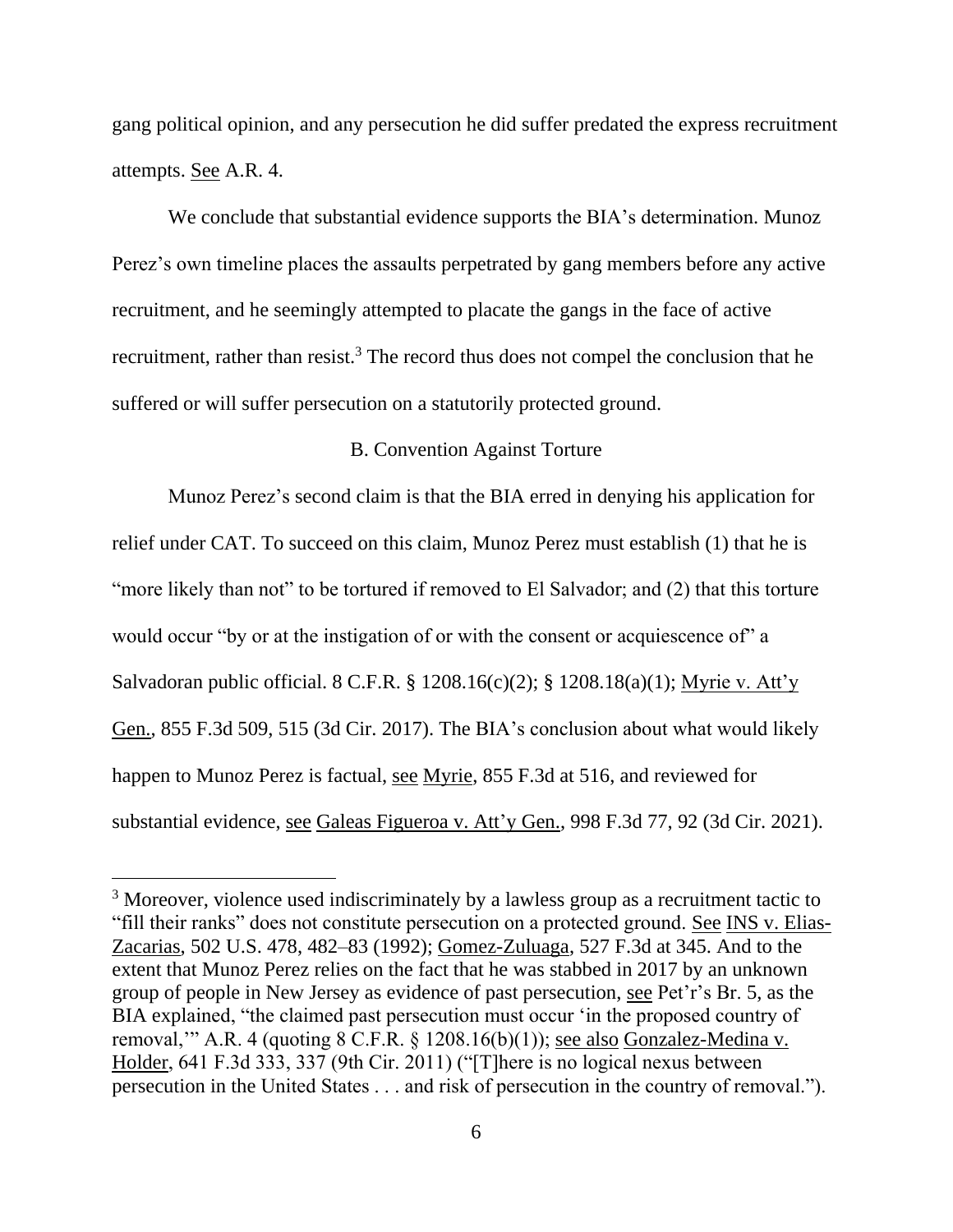The BIA here concluded that, although Munoz Perez "was physically assaulted by gang members during his childhood in El Salvador and . . . claims that several of his cousins [living in El Salvador] are gang members, he has presented an overall speculative fear that now, several years later, he remains at risk of being tortured." A.R. 4. The BIA further determined that, considering the country conditions indicating the Salvadoran government actively opposes the gangs, Munoz Perez had not shown that, "even if he is harmed upon his removal, such harm would be inflicted with the requisite degree of state action," such as official acquiescence or willful blindness. A.R. 4–5 (citations omitted).

Upon review of the record, substantial evidence supports the BIA's predictive decisions. Munoz Perez has been absent from El Salvador for a decade. He presented no testimony or evidence that anyone specifically is looking for him or wishes to harm him. The past gang assaults in El Salvador occurred at school when he was a child and, at least in one instance, the police were able to offer protection from gang violence upon request. The country conditions evidence indicates that the Salvadoran government is taking steps to oppose the gangs, see Resp't's Br. 31–32 (citing A.R. 304–08, 310; A.R. 309; A.R. 314; A.R. 326), and Munoz Perez has provided neither contrary evidence nor evidence showing that these efforts have been ineffectual, see Quinteros v. Att'y Gen., 945 F.3d 772, 788 (3d Cir. 2019). The remoteness of the past incidents of violence that Munoz Perez suffered, the lack of connection to any active threats against him,<sup>4</sup> and the absence

<sup>&</sup>lt;sup>4</sup> Munoz Perez asserts that the BIA should have considered his 2017 stabbing in New Jersey as evidence that he would be tortured in El Salvador. However, he has not explained how this act of violence committed within the United States by a group of people he "had never seen before" and cannot identify, though he "believe[s] they were